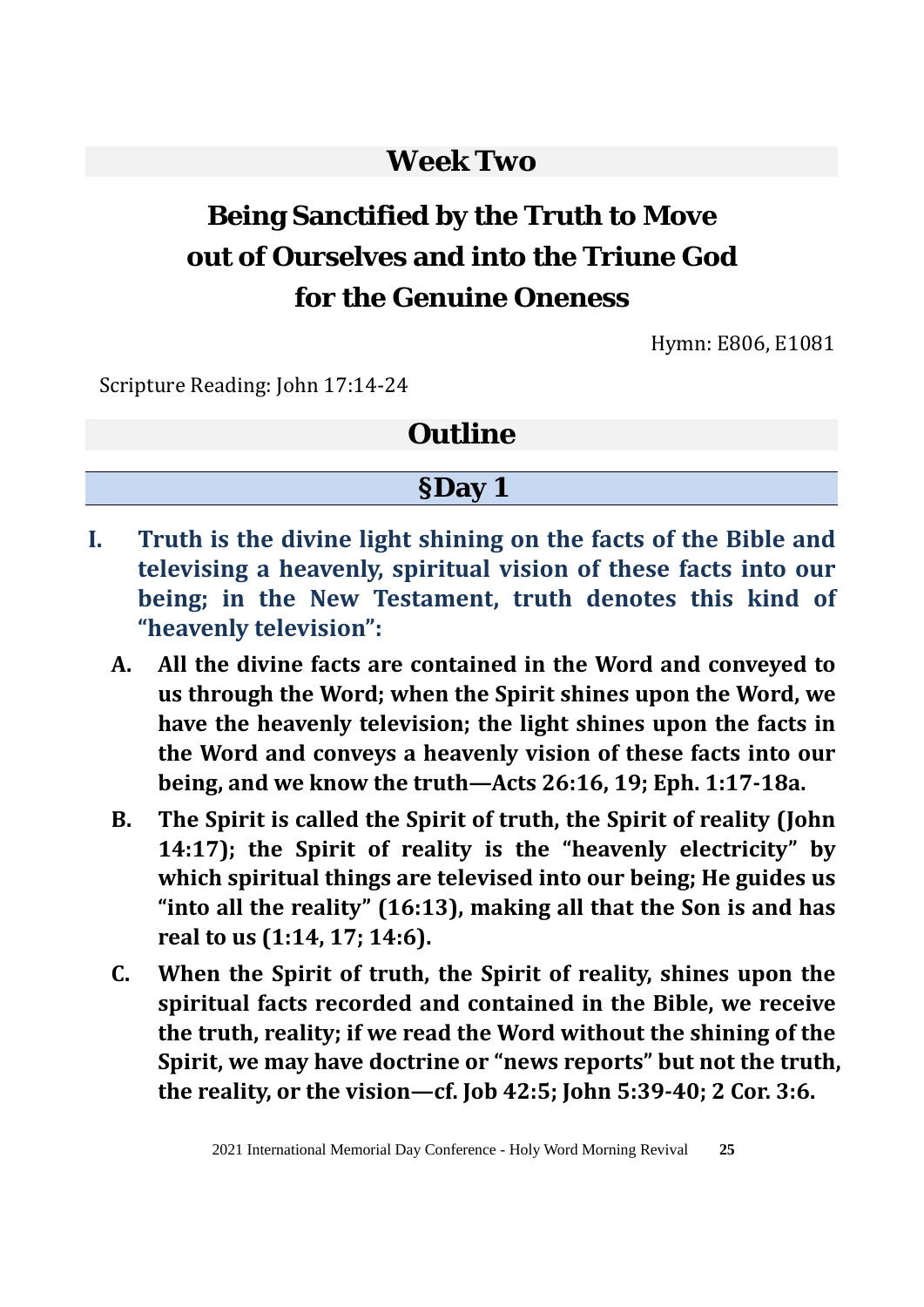- **D. Truth is the shining of the light, the expression of the light; in other words, truth is light expressed; because light is the source of truth, and truth is the issue of light, when we walk in the light, we are practicing the truth—John 1:4-5, 7-9, 12-13; 8:12; 14:6; 1 John 1:5-6; 2 John 4; 3 John 3-4.**
- **E. The Lord is the light, the truth, and the Word; the Word, which is also the truth, gives light, for in the Word there is light—John 8:12; 14:6; 17:17; Psa. 119:105, 130.**
- **F. Because the truth is the shining of the light—which is the light of life—truth, light, and life are inseparable; when the divine light shines into us, it becomes the truth in us, and it imparts life into our being—John 8:12, 32, 40; 12:35-36, 46; 14:6.**

# **§Day 2**

- **II. There are two functions of the truth:**
	- **A. The truth sets us free from the bondage of sin, freeing us from all the negative things—8:32, 36.**
	- **B. The truth sanctifies us positionally and dispositionally, saturating us with the element of God—17:17; Eph. 5:26.**
- **III. The Triune God in His word realized by us and being imparted and infused into our being is the truth that sets us free and sanctifies us:**
	- **A. When we are disappointed or depressed, feeling empty within, we can open ourselves and come to the Word; after reading for a while, something within us rises up, and we enjoy the presence of the Lord—Psa. 119:25, 37, 40, 50, 88, 93, 107, 149, 154, 156, 159.**
	- **B. By taking the Word in this way, something of the Lord is wrought into us; this is the reality of the Triune God living, moving, working, and separating us.**

# **§Day 3**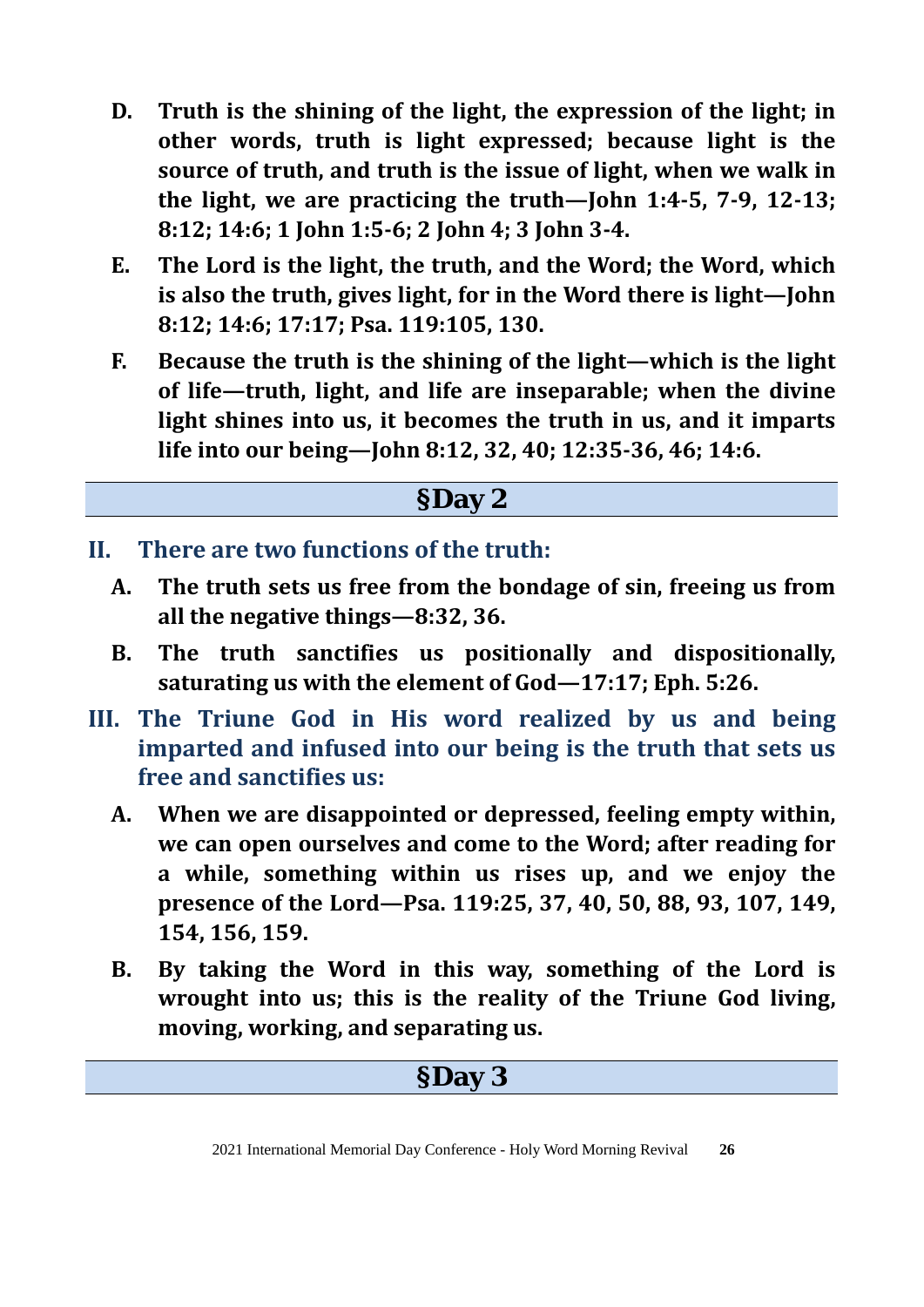- **C. Every morning we can touch the living Word in the written Word and have the divine reality, the processed Triune God, as the applied word, infused into our being—John 1:1; 10:35; 5:39-40; 6:63; Eph. 5:26; 6:17-18; Psa. 119:15:** 
	- 1. This transfusion of the element of God into our being frees us from such negative things as temper, jealousy, hatred, and pride; it sets us free from every kind of falsehood, and we have real liberation, real freedom.
	- 2. As we are being set free, we are also sanctified, separated, made holy to God, not only positionally but also dispositionally; we become one with God because His very essence is wrought into us.
- **D. Daily we need to come to the Word in this way; we need to come to the Word every morning and, if possible, at other times as well.**
- **E. When the word is mingled with the living Spirit in our spirit, we are sanctified with the essence of God.**
- **F. By contacting the Word in this way, God is added into us day by day; as a result, we are permeated with God and made one with Him.**
- **G. Our crucial need is to have the living Triune God infused and wrought into us through the written Word, the living Word, and the applied word of God.**

#### **§Day 4**

- **IV. Sanctification through the word of the truth results in oneness by dealing with the factors of division; truth sanctifies, and sanctification issues in oneness—John 17:14-24:**
	- **A. The Lord Jesus, the Son, is the truth; the Spirit is the Spirit of truth; and the Father's word is the truth—1:14, 17; 14:6, 17; 17:17; 1 John 5:6:** 
		- 1. The Father is embodied in the Son, the Son is realized as the Spirit of truth, and the Spirit is one with the Word—Col. 2:9; John 14:17; 16:13; Eph. 6:17-18.

2021 International Memorial Day Conference - Holy Word Morning Revival **27**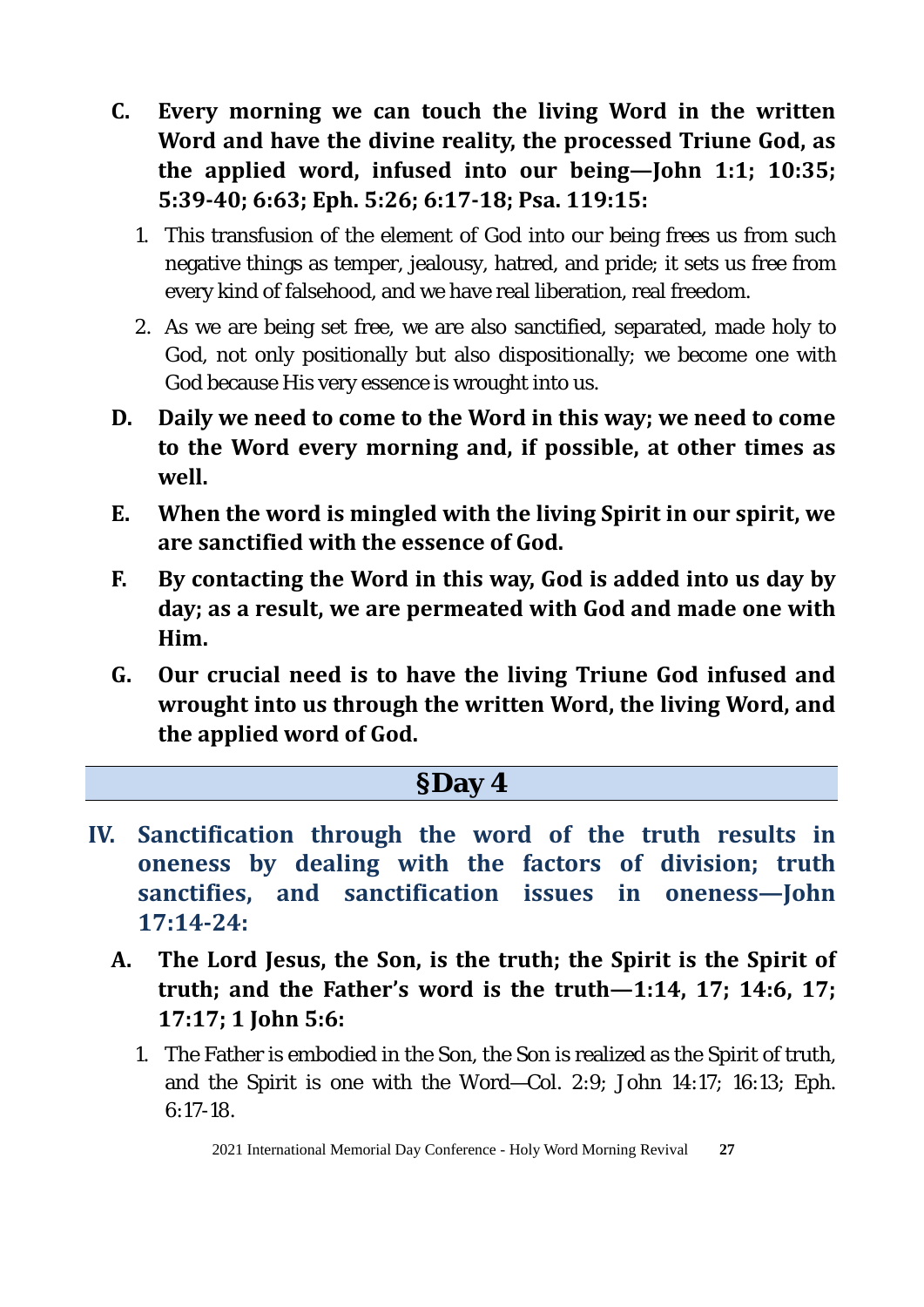- 2. Whenever we come to the Word with an open heart and an open spirit, we immediately touch both the Word and the Spirit as the truth.
- **B. The sanctifying word, the sanctifying Spirit, the sanctifying life, and the sanctifying God are all one; therefore, if we are being sanctified, we are one spontaneously because all the factors of division are taken away.**
- **C. In John 17:17-23 we see that sanctification issues in the genuine oneness because this sanctification keeps us in the Triune God; verse 21 says, "That they all may be one; even as You, Father, are in Me and I in You, that they also may be in Us":**
	- 1. In order to be one, we need to be in the "Us," that is, in the Triune God.
	- 2. The only way to be in the Triune God is by the sanctifying truth that deals with all the factors of division.
	- 3. By being kept in the Triune God, we are one, but whenever we are out of the Triune God, we are divided immediately.
	- 4. We need to contact the Lord every morning, touch the living Word, and have the divine reality infused into our being; as we contact the Lord in this way, the factors of division are overcome.
	- 5. When the factors of division in us are put to death by the sanctifying truth, we are brought into the genuine oneness, for sanctification keeps us in the Triune God.
	- 6. Sanctification through the word of the truth results in the oneness of the Body of Christ, which is the enlarged oneness of the Triune God—v. 21.

## **V. There are four factors of division:**

- **A. The first of these factors is worldliness; as long as we love the world in a certain aspect, that aspect of worldliness becomes a cause of division—vv. 14-16, 18; 1 John 2:15-17; 5:19.**
- **B. Another cause of division is ambition; when we contact the Lord through the Word and allow Him to infuse Himself into us, the truth thus imparted into our being kills our ambition— cf. Isa. 14:13.**
- **C. A third cause of division is self-exaltation; we should be willing to be nobody and to exalt Christ as the only Somebody, the One**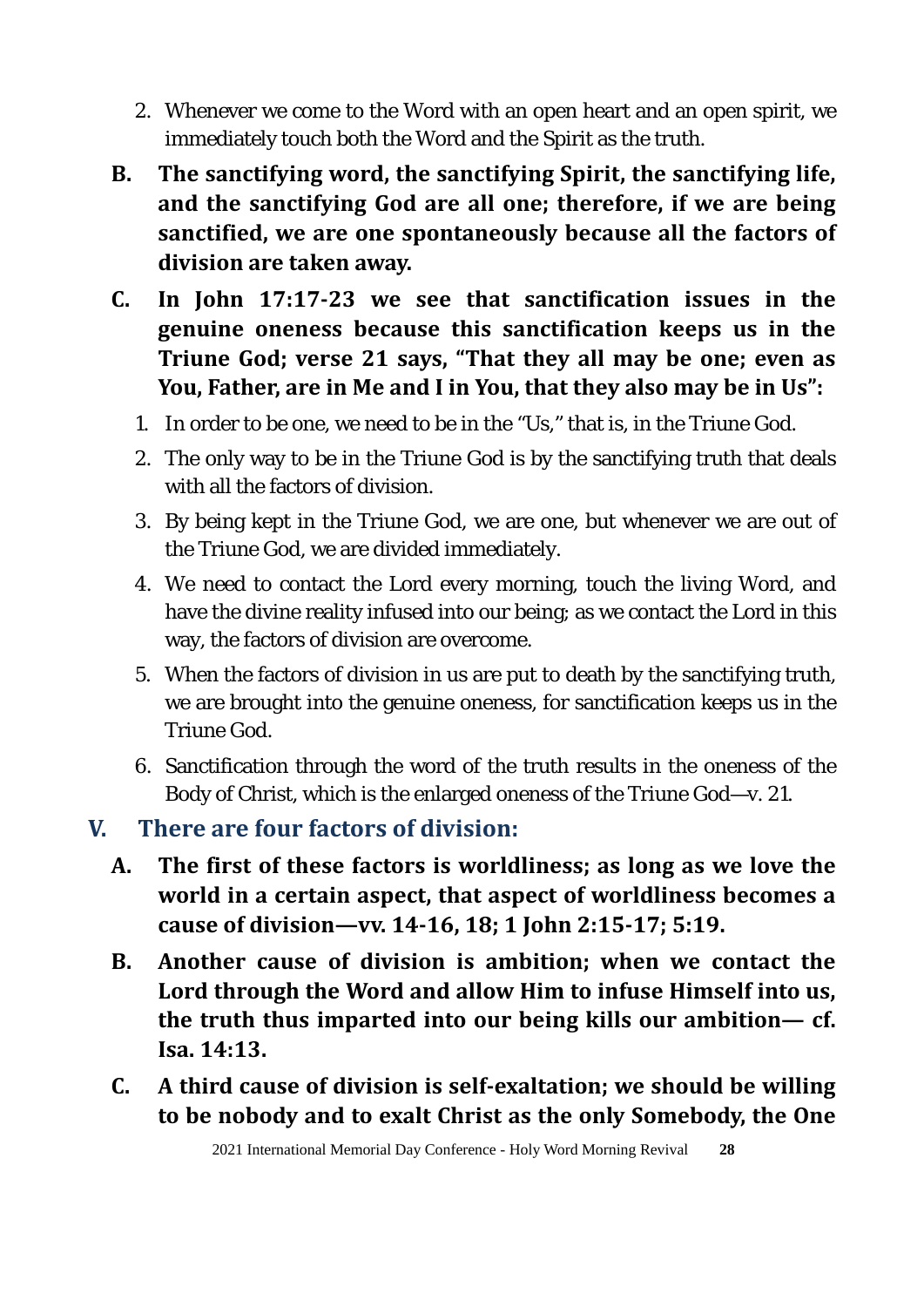**who has the universal preeminence—Col. 1:18; 2 Cor. 4:5; 3 John 9-11.** 

**D. The fourth factor of division is opinions and concepts; we should not hold on to our opinion but simply pursue the Lord's goal: the recovery of Christ as life and as everything for the building up of the church—Matt. 16:21-24; cf. Rev. 3:14.** 

## **§Day 5 & Day 6**

- **VI. When we move out of ourselves and into the Triune God, we are one and are even perfected into one—John 17:11, 17, 21-23:** 
	- **A. In ourselves we have the four factors of division; we cannot escape from these four things if we stay in the self.**
	- **B. To be sanctified is to move out of ourselves and into the Triune God and to allow Christ to live in us; in this way we are perfected into one—vv. 21-23.**
	- **C. This sanctification takes place by the word, which is the truth, and by the Spirit, who is the Spirit of truth:**
		- 1. As we come to the Word every morning, outwardly we touch the Word, but inwardly the Spirit touches us; by the word and by the Spirit, both of which are the reality, we are sanctified.
		- 2. The more we touch the Word and the more the Spirit touches us, the more we move out of ourselves; we move from one dwelling place, the self, to another dwelling place, the Triune God.
		- 3. Every day we need to make this move, for in the self there are worldliness, ambition, self-exaltation, and opinions and concepts.
		- 4. If we continually touch the Word and allow the Spirit to touch us day by day, we will be sanctified; that is, we will move out of ourselves, our old lodging place, and into the Triune God, our new lodging place.
		- 5. Once we are out of ourselves, we are sanctified, separated from the factors of division and separated not only unto God but also into God.
		- 6. To have the genuine oneness, we must first move out of ourselves and into the Triune God (vv. 17, 21); then we must allow Christ to live in us (v. 23a):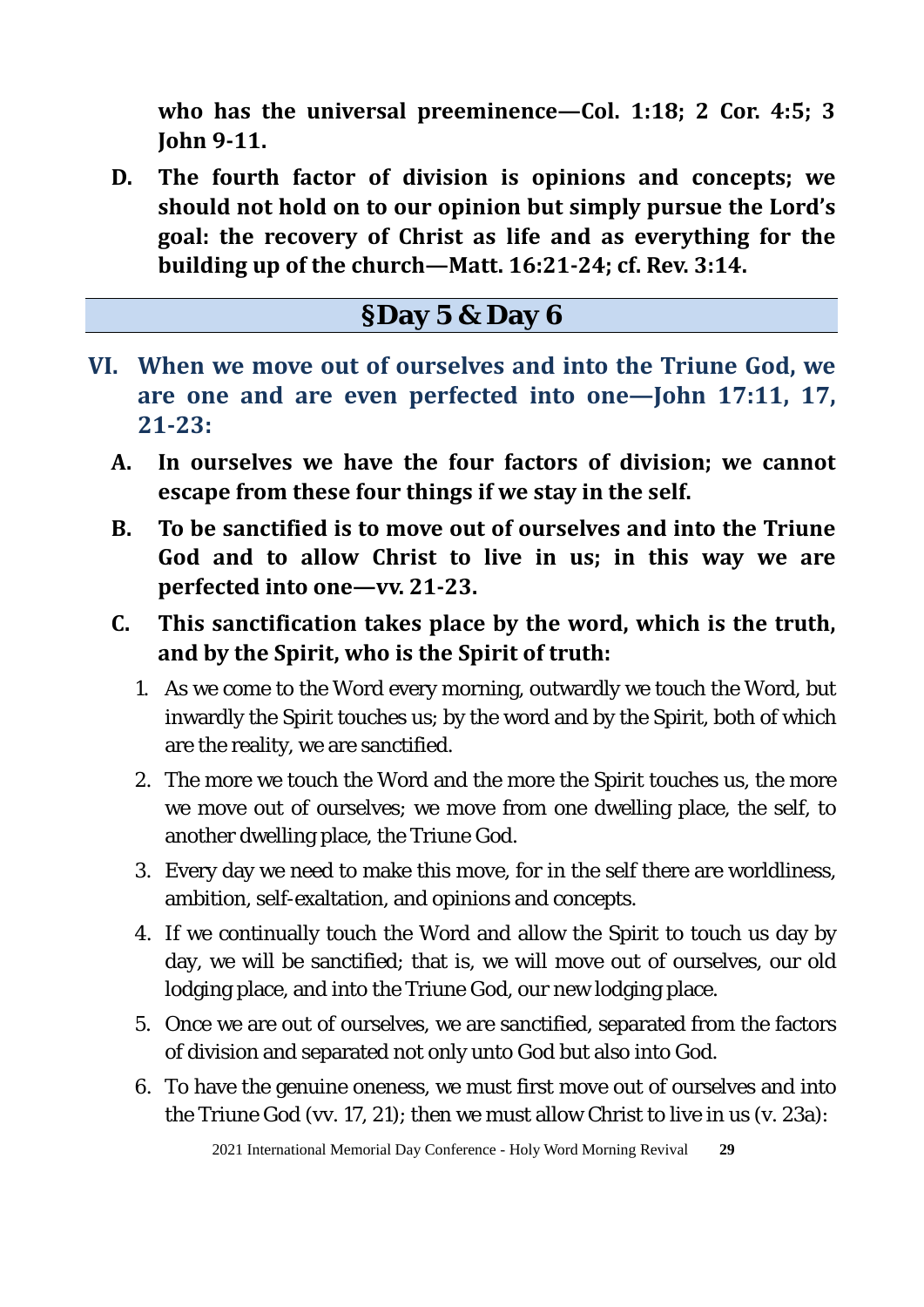- a. This perfected oneness is the real building; it is the growth in life—Eph. 4:16.
- b. To grow in life means that we move out of ourselves and into the Triune God and allow Christ to live in us; if we move into the Triune God and allow Christ to live in us, we can be one with the saints in any locality.

#### **D. "I in them, and You in Me, that they may be perfected into one"—John 17:23:**

- 1. To be perfected into one means to be rescued from worldliness, ambition, self-exaltation, and opinions and concepts.
- 2. "I in them"—this means that the Son is living and moving in us.
- 3. "You in Me"—this means that the Father is living and moving in the Son.
- 4. In other words, while the Son lives and moves in us, the Father lives and moves in Him; by this twofold living and moving, we are perfected into one, and we express the Father in glory.

## **E. Ambition is implied in John 17:21; self-exaltation, in verse 22; and concepts and opinions, in verse 23:**

- 1. In the Triune God there is no ambition, in the glory of the Father there is no self-exaltation, and in the place where Christ lives and reigns there are no opinions.
- 2. In the divine and mystical realm of the processed Triune God, ambition is swallowed up, self-exaltation disappears, and concepts and opinions are killed; here there is no evil of division in the Satan-systematized world (v. 15); instead, there is genuine oneness.

## **F. Genuine oneness is living in the Father, allowing Christ to live in us, and living in the Father's glory, His expression—vv. 22, 24:**

- 1. We need to move out of ourselves and into the Triune God and remain in Him for the Father's expression, His glory.
- 2. The real building, the oneness, is possible only in the Triune God, and it is prevailing only when Christ lives in us; then we can express the Father in glory and experience the genuine oneness.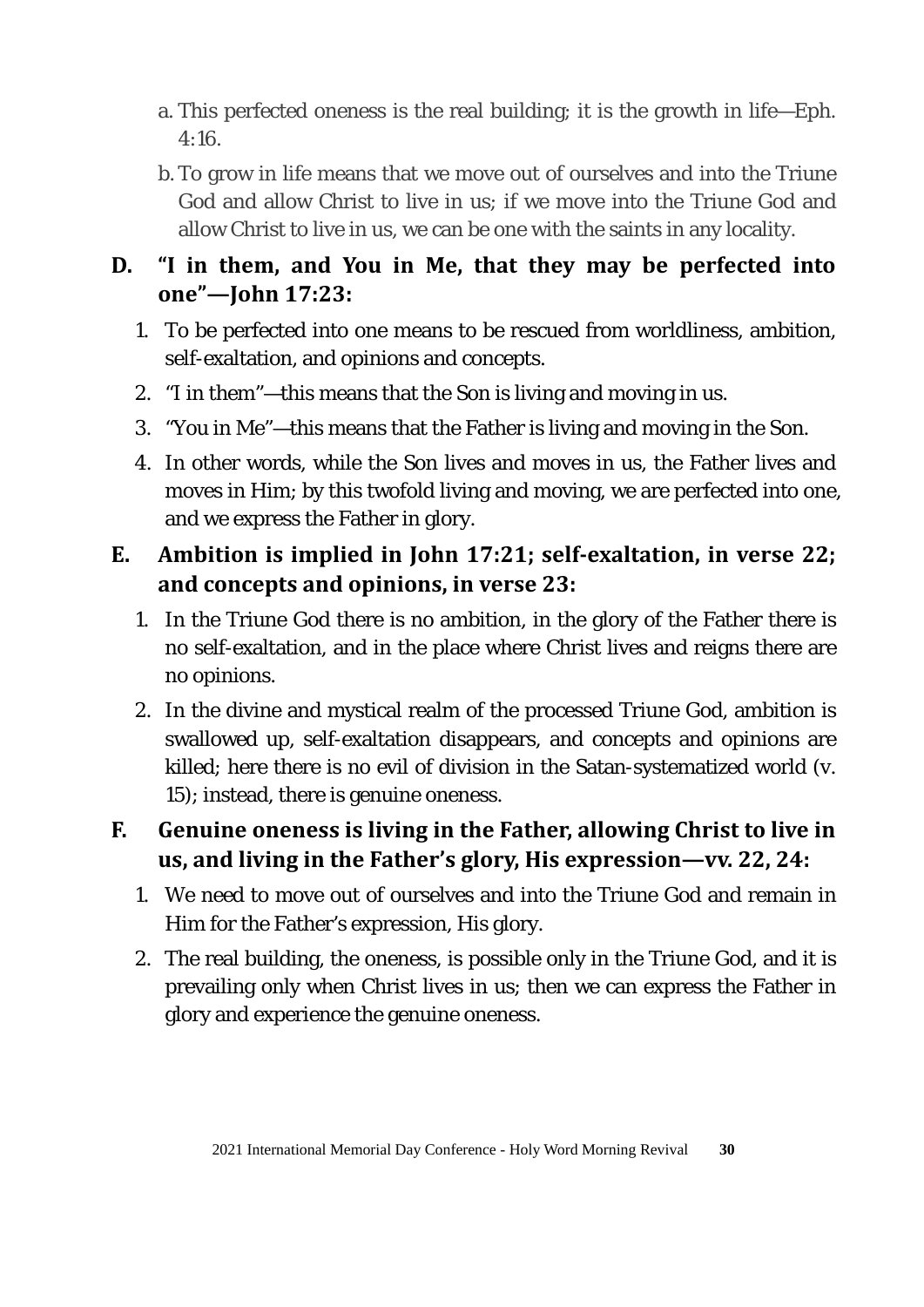## **Morning Nourishment**

- John 8:12 Again therefore Jesus spoke to them, saying, I am the light of the world; he who follows Me shall by no means walk in darkness, but shall have the light of life.
- 14:6 Jesus said to him, I am the way and the reality and the life; no one comes to the Father except through Me.

17:17 Sanctify them in the truth; Your word is truth.

According to the Bible, the Lord is the light, the truth, and the Word. The Word, which is also the truth, gives light, for in the Word there is light. Therefore, the Word, the light, and the truth are one. Truth is the realization and expression of light. Light is the source, and truth is the expression. The expression of light is the shining of the light. When light is concealed from us, it is merely light, but when it shines upon us, it becomes truth.

Truth does not denote doctrine. It first means the shining of the light, the expression of the light. In other words, truth is light expressed. God never comes to us without shining upon us. When God comes to us as light and shines, we immediately have the sense of truth, of reality. Truth is not…simply words written in the Bible; it is a heavenly, spiritual vision televised into our being. We all need to learn to differentiate the speaking that gives merely a news report from the speaking that televises a vision into us. (CWWL, 1978, vol. 3, "Truth Messages," pp. 299-301)

# **Today's Reading**

Every vision is a reality…. In God's economy there are many visions. For example, when Christ died on the cross, He shed His blood for us. If this is merely a doctrine to us, we cannot be saved. But as soon as the reality of the death of Christ is televised into our being and we see it as a vision, we are saved. When I was a child, I was taught that Christ died on the cross for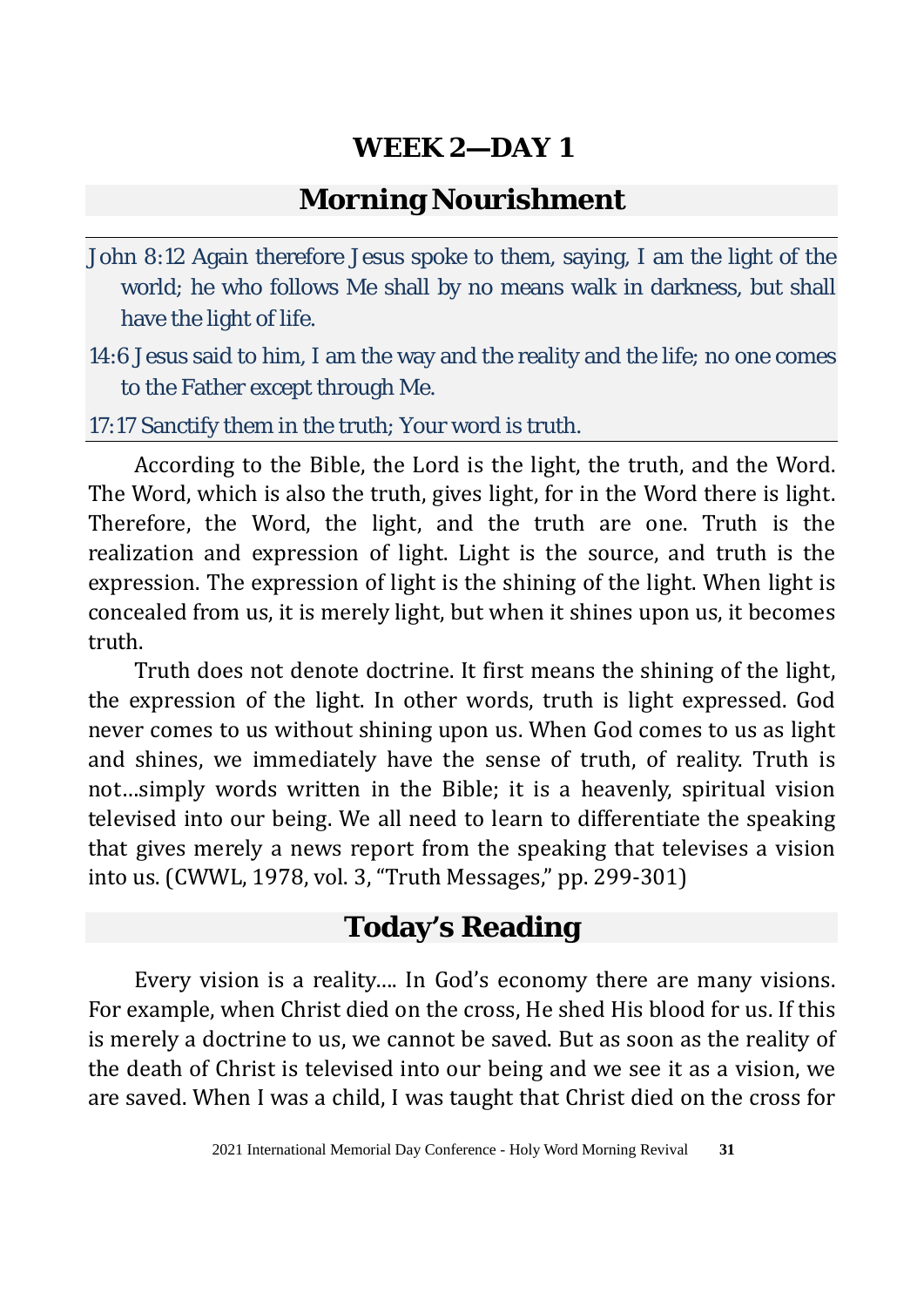my sins and that He shed His blood for me. This was nothing more than a doctrine to me until I was nineteen; then the heavenly vision of Christ's death was televised into me. At that time I could see Christ dying on the cross for me, shedding His blood for my sins. When I saw this, I wept, I worshipped, and I thanked the Lord. That experience was the vision, the truth.

According to the Bible, the Spirit is called the Spirit of truth, the Spirit of reality (John 14:17)….The Bible also says that the Lord's word is truth (17:17). All the spiritual facts are contained in the Word and conveyed by it. Christ is our holiness, Christ died for our sins, Christ is our life, the church is the Body of Christ, Christ is the Head of the church—all these are facts contained in the Bible. However, without the enlightenment from the divine electricity, these facts are mere doctrines. But when the Spirit shines upon these facts recorded and conveyed in the Bible, they become truth, reality.

The Spirit seeks the opportunity to shine upon the Word. When He does so, we receive the truth. In knowing the truth, we thus have the facts, the Word, and the Spirit…. If we have the Word without the Spirit, we will not have the vision…. If we read the Word without the shining of the Spirit, we may have doctrine or news reports but not the truth, the reality, or the vision. Thank the Lord that the shining Spirit is always within us. Whenever we open ourselves to Him, the light shines. As the light shines on the Word, certain things stand out and make a deep impression upon us. This is the truth.

The church as the pillar is composed of all of us. Therefore, even the young sisters must know the truth. This is the reason that I encourage everyone, especially the young people, to get into the Word. All the divine facts are contained in the Word and conveyed to us through the Word. When the Spirit shines upon the Word, we have the heavenly television. The light shines upon the facts in the Word, and we know the truth. (CWWL, 1978, vol. 3, "Truth Messages," pp. 301-303, 305)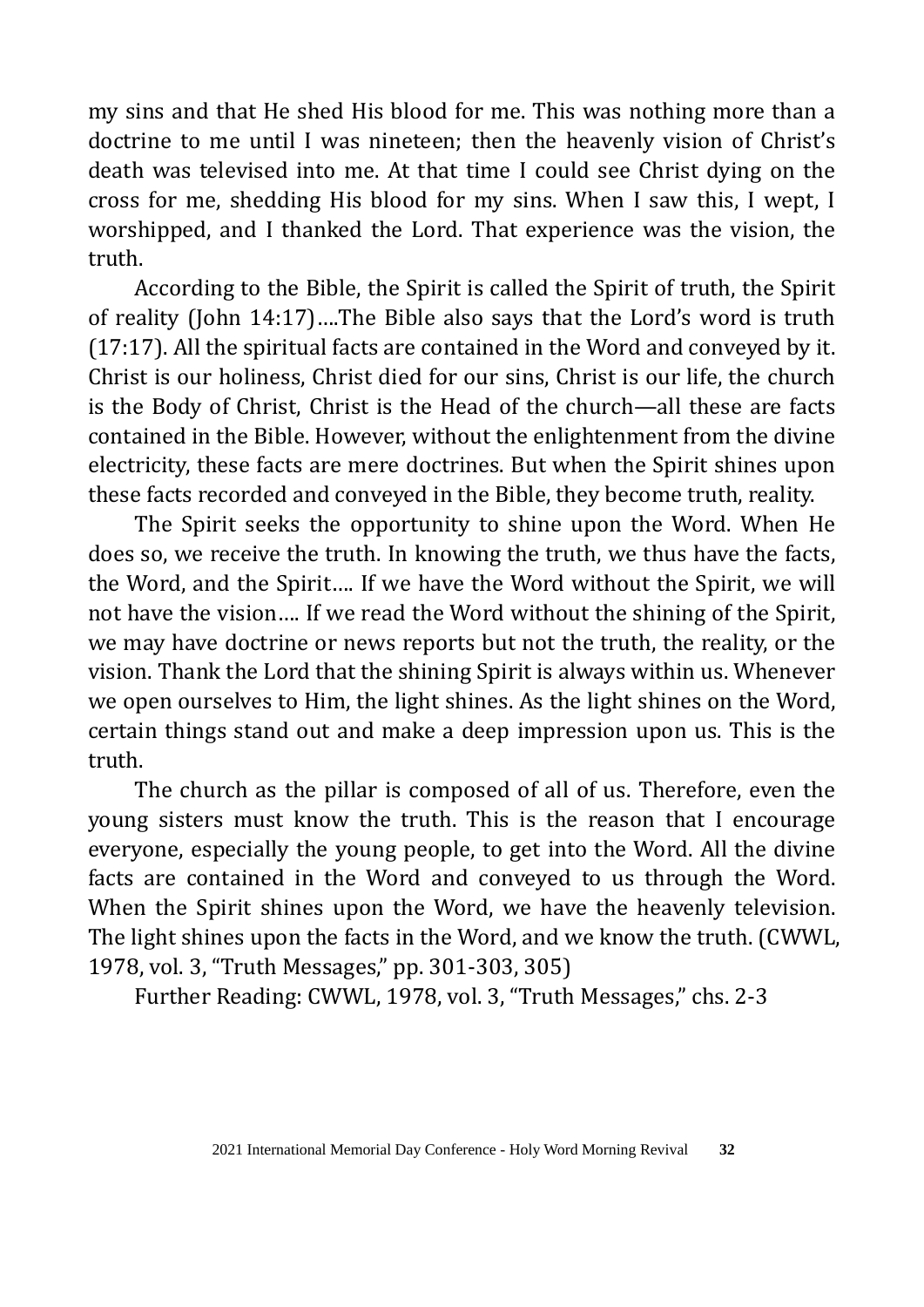## **Morning Nourishment**

John 8:32 And you shall know the truth, and the truth shall set you free. 36 If therefore the Son sets you free, you shall be free indeed.

17:17 Sanctify them in the truth; Your word is truth.

The first function of the truth is to set us free. To be deprived of the truth is to be in bondage, in slavery, but to know the truth is to be released from slavery, to be freed. The second function of the truth is seen in John 17:17….On the one hand, the truth sets us free; on the other hand, it sanctifies us. It causes us to be saturated with the element of God. It is a very significant matter to have the truth, for it frees us from all negative things and saturates us with the divine element…. Eventually, the truth will cause us to be thoroughly sanctified and transformed. Hallelujah for the functions of the truth! (CWWL, 1978, vol. 3, "Truth Messages," pp. 296-297)

# **Today's Reading**

The truth that sanctifies us for oneness involves the Lord Jesus, the Spirit of reality, and the word of the Father. Therefore, all three of the Triune God are related to the truth. The Lord Jesus, the Son, is the truth; the Spirit is the Spirit of truth; and the Father's word is truth. In the New Testament, especially in the Gospel of John, truth does not mean doctrine; it means the reality of the Triune God.

Because the Father's word is His expression, and because His word is truth, truth is the expression of the Father. We need to be deeply impressed with the fact that the Bible is not merely a book but a word that expresses God…. Every time I come to the Word, I have the sense deep within that I am coming to God Himself, and not to a hidden God or a concealed God, but to the God who is expressed. By means of the Bible I can meet with God, talk to Him, and listen to Him.

Christ, the Son, is also the truth….The Father's word is the Son, who is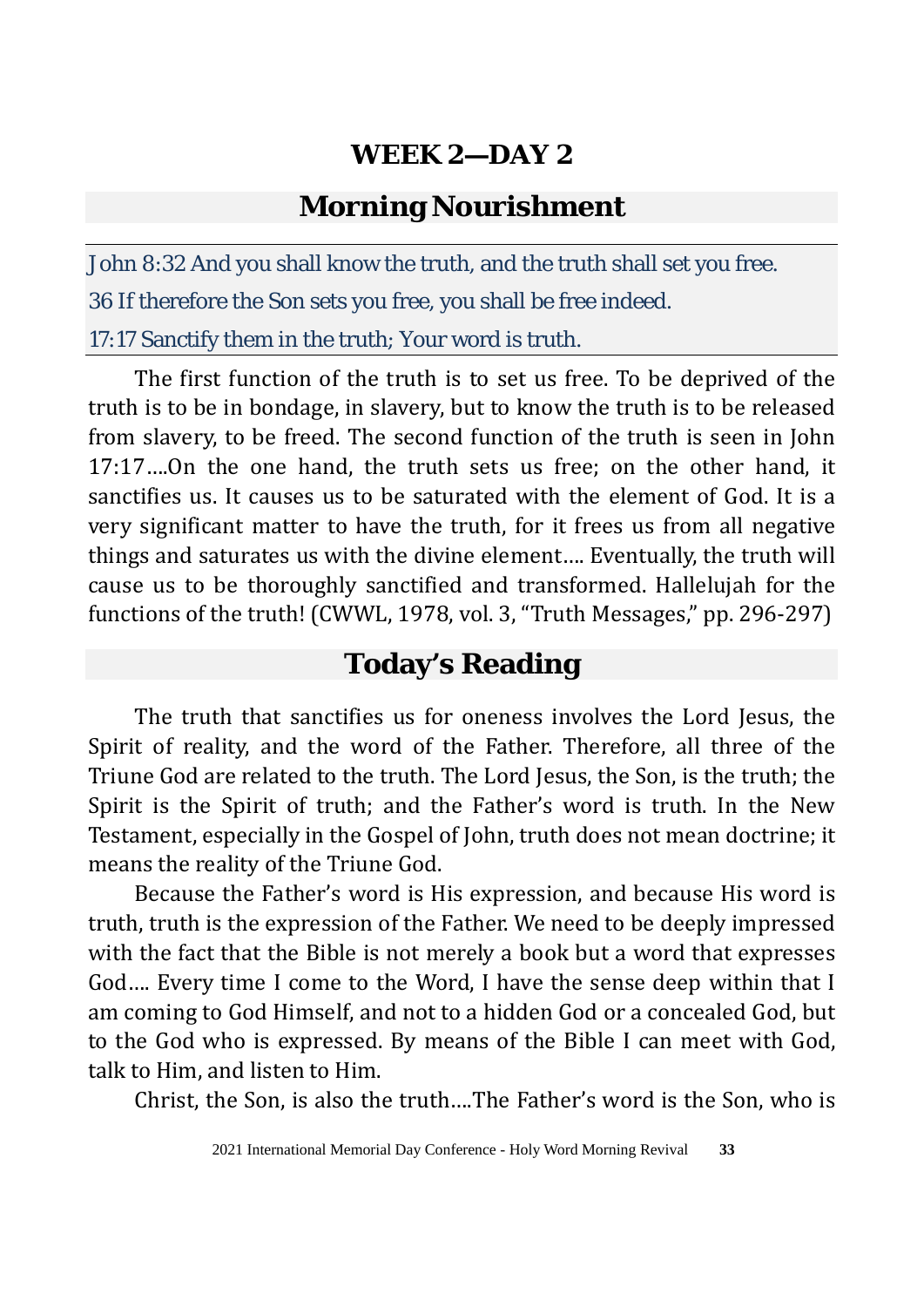the expression of God. Many Christian teachers have rightly said that the Bible is the written Word and that the Son is the living Word. I agree with this. The Bible is the word without, and the Son is the word within. But these two, the outer word and the inner word, are one. All this is realized through God the Spirit….The Father is embodied in the Son, and the Son is realized as the Spirit of reality. The Spirit is the realization of the Son as the embodiment of the Father. Therefore, the Spirit is the reality. The Spirit is also the word. John 6:63 says that the Lord's word is spirit, and Ephesians 6:17 says that the Spirit is the word. Hallelujah, we have the Word without and the Spirit within!

Whenever we come to the Word with an open heart and an open spirit, we immediately touch both the Word and the Spirit as the truth. I can testify that every time I open my heart and spirit as I come to the Bible, I meet God….Two or three times every day we need to come to the Word. It is rather difficult to come to the Lord as the Spirit apart from the Word….What a wonderful instrument the Word is for contacting the Lord! When we are disappointed or depressed, feeling empty within, we can open ourselves and come to the Word. After reading for a while, something within us rises up, and we enjoy the presence of the Lord. This is the experience of the truth, the reality. It is the Triune God in His word being imparted into our being.

The Father is embodied in the Son, the Son is realized as the Spirit, and the Spirit is one with the word. When we touch the Word, we also touch the Spirit. Then something is infused into our inner being. Whatever is infused into us in this way is the truth. Although this involves the acquisition of biblical knowledge, there is something living inside this knowledge. This is the Triune God realized by us and transfused into us through the word. This is not merely the word. It is the word mingled and saturated with the Triune God and infused into our being. This is the truth that sets us free and sanctifies us. (CWWL, 1978, vol. 3, "Truth Messages," pp. 325-327)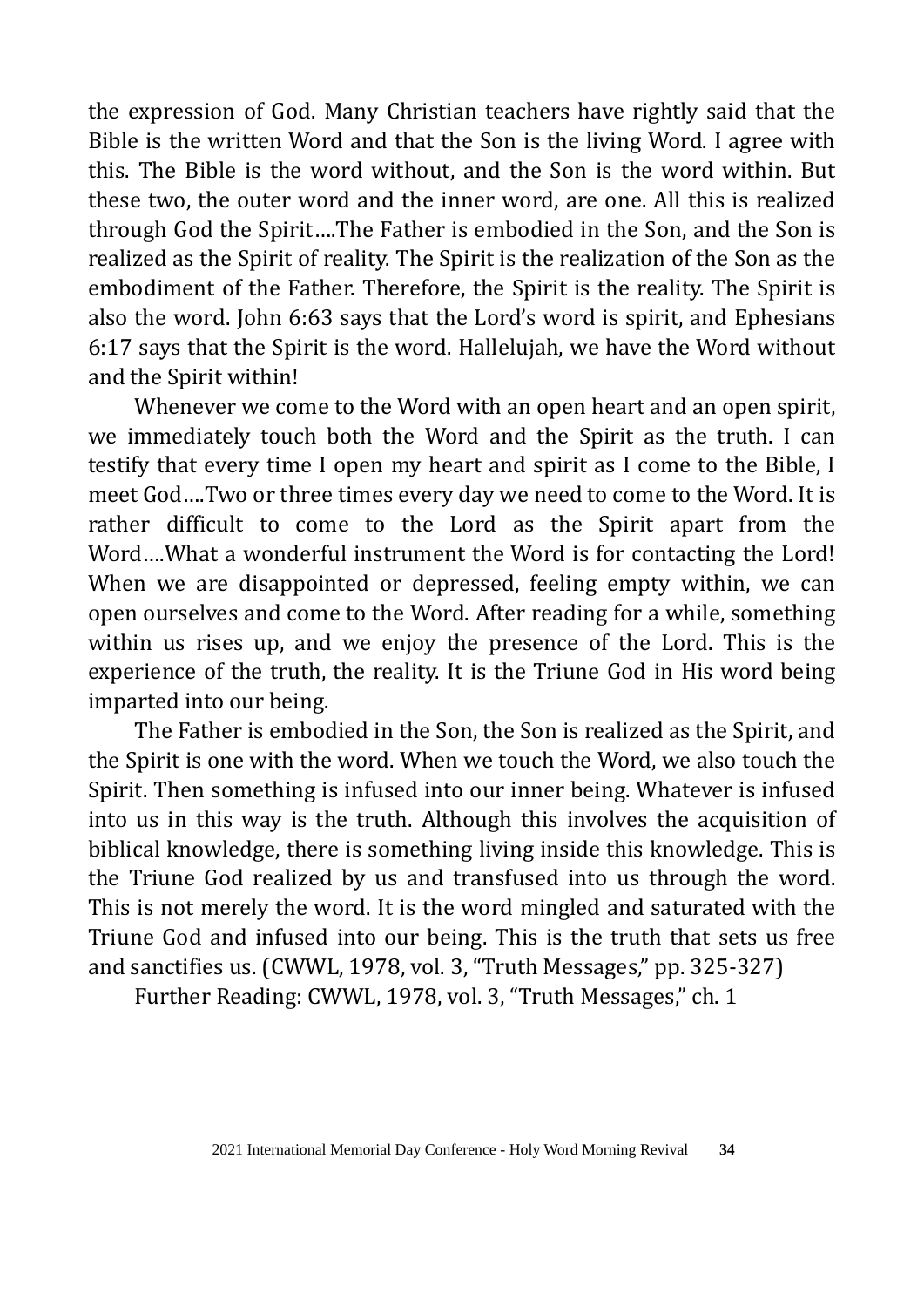#### **Morning Nourishment**

John 6:63 It is the Spirit who gives life; the flesh profits nothing; the words which I have spoken to you are spirit and are life.

Eph. 6:17 And receive the helmet of salvation and the sword of the Spirit, which Spirit is the word of God.

There are three aspects of the word. First, there is the written word of God—the Bible (John 10:35). Then there is the living word of God—Christ (1:1). Finally, there is the applied word of God—the Spirit (Eph. 6:17; John 6:63)….The living word becomes the applied word through the Spirit…. First, [God] spoke, and what He spoke was written in a book. That is the Bible. There is only one book that is the word of God.

When the word of the Bible is spoken to us and heard by us, right away the written word becomes the living word. That is Christ. When the living word is applied to us and received by us, it becomes the word of the Spirit. Then this word of the Spirit heard by us is the source of our faith. Faith comes from the hearing of this applied word by the Spirit through the living Christ out of the written Bible.

Early in the morning you may read the Bible but without prayer and without calling on the name of the Lord. Then the word of God is merely the written word to you. It has nothing to do with you subjectively. So you have to have some contact with the Lord by calling on Him and pray-reading the Word…. Right away you have the deep sensation that Christ is living within you. Then you would say, "Lord, I love You. I love this word here…." Right away this written word becomes a living word and then an applied word to you. (CWWL, 1994-1997, vol. 1, "Crystallization-study of the Epistle to the Romans," pp. 286-287)

# **Today's Reading**

We cannot sanctify ourselves. The more we try to be sanctified, the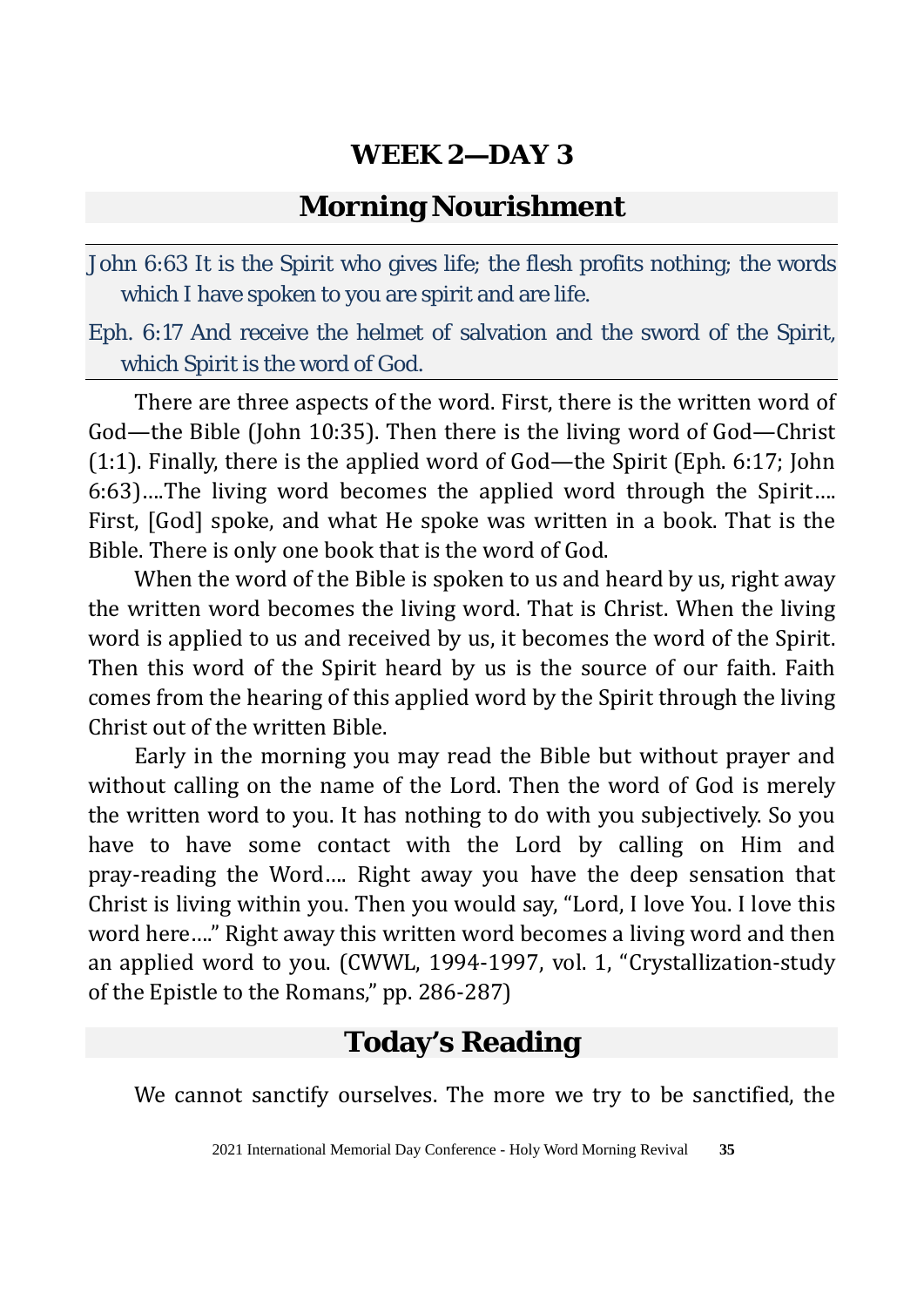more involved we become with things that are common. But when the word mingled with the essence of the Triune God is imparted into us as the truth, this truth sanctifies us.

Suppose the young people touch the Word with the Spirit in morning watch and then go to school. Throughout the day at school this word of truth will work within them to separate them and make them different from their classmates in their behavior, actions, work, thoughts, and feelings.

By taking the Word in this way, we have the clear conviction that something of the Lord has been wrought into us. This is not the mere knowledge of the Bible or of things concerning the Lord. It is the reality of the Triune God living, moving, working, and separating us. This makes us different from the worldly people….What a blessing! Every morning we can touch the living Word and have the divine reality infused into our being. In this way the Triune God is transfused into us.

This transfusion of the element of God frees us from such negative things as temper, jealousy, hatred, and pride. It sets us free from every kind of falsehood. This is real liberation, real freedom. As we are being set free, we are also sanctified, separated, made holy to God, not only positionally but also dispositionally. We become one with God because His very essence is being wrought into us. This is what it means to be sanctified by the word of truth.

Like breathing, we cannot do this once for all; rather, it must be a continual exercise. We need to be sanctified unceasingly every minute of the day. This is the reason we need to come to the Word every morning and, if possible, at other times as well. When the word is mingled with the living Spirit in our spirit, we are sanctified with the essence of God….Our crucial need is to have the Triune God infused into us through the Word. This…works to sanctify us and transform us…. By contacting the Word in this way, God is added into us day by day. As a result, we are permeated with God and made one with Him. (CWWL, 1978, vol. 3, "Truth Messages," pp. 327-328)

Further Reading: CWWL, 1978, vol. 3, "Truth Messages," ch. 5; CWWL, 1994-1997, vol. 1, "Crystallization-study of the Epistle to the Romans," ch. 8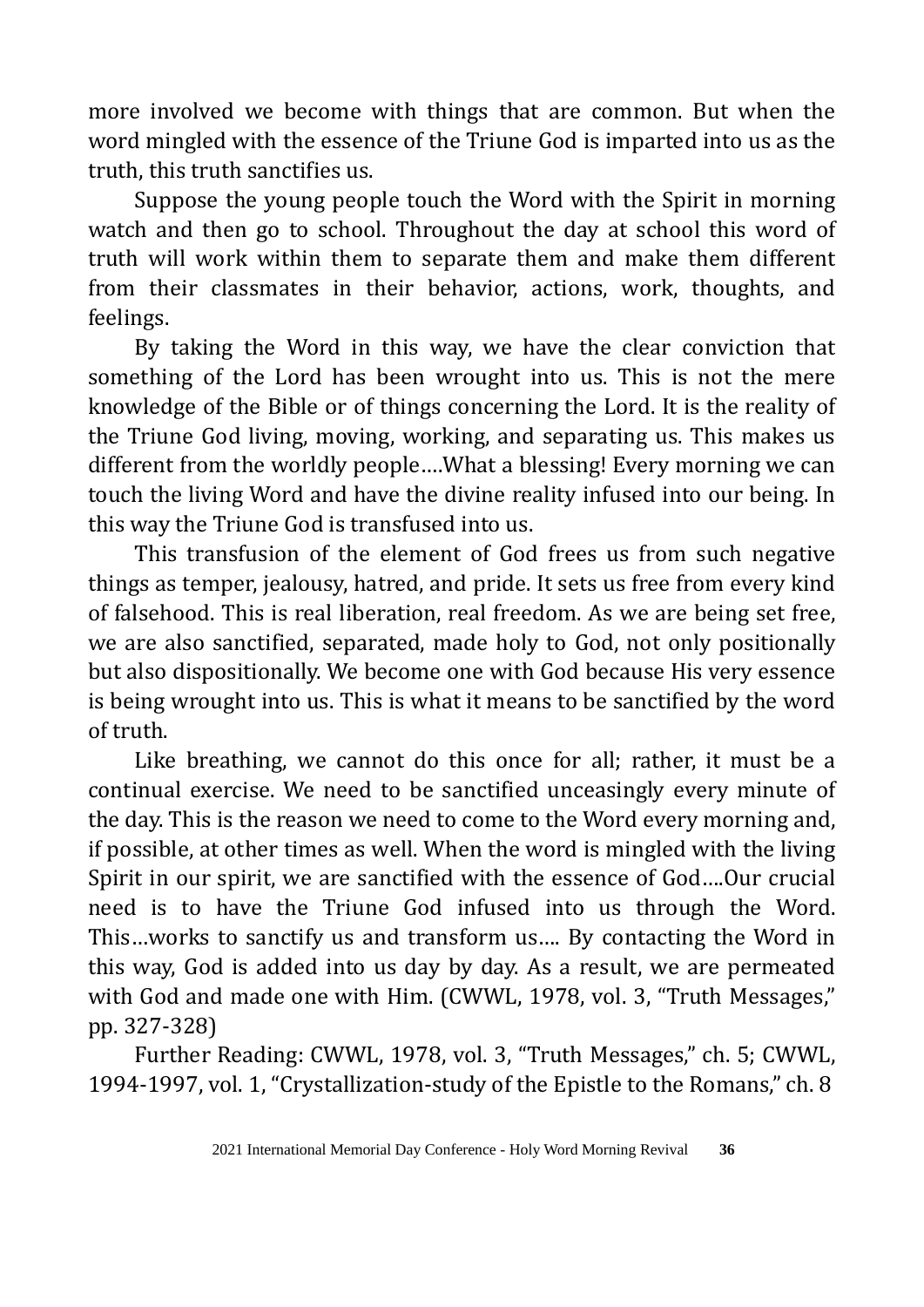## **Morning Nourishment**

John 17:20-21 And I do not ask concerning these only, but concerning those also who believe into Me through their word, that they all may be one; even as You, Father, are in Me and I in You, that they also may be in Us; that the world may believe that You have sent Me.

Sanctification through the word of truth results in oneness. The sanctifying word, the sanctifying Spirit, the sanctifying life, and the sanctifying God are all one. Therefore, if we are being sanctified, we can be nothing else but one. We are one spontaneously because all the factors of division are taken away. (CWWL, 1978, vol. 3, "Truth Messages," p. 328)

# **Today's Reading**

The first of these factors is worldliness. As long as you love the world in a certain aspect, that aspect of worldliness becomes a cause of division. It separates you from the brothers and sisters…. Such worldliness is like a wolf.

Another cause of division is ambition,… [which] is like a gopher that works underground in a hidden way to cause damage. Ambition undermines from within. We all must admit that we are ambitious. What can kill our ambition? Rebuking does not avail…. However,…when we contact the Lord through the Word and allow Him to infuse Himself into us, the truth thus imparted into our being kills our ambition…. Day by day the sanctifying truth kills the element of ambition within us.

In John 17:17-23 we see that sanctification issues in the genuine oneness because this sanctification keeps us in the Triune God…. In order to be one we need to be in the "Us," that is, in the Triune God. The only way to be in the Triune God is by the sanctifying truth that deals with all the factors of division. By being kept in the Triune God, we are one. But whenever we are out of the Triune God, we are divided immediately.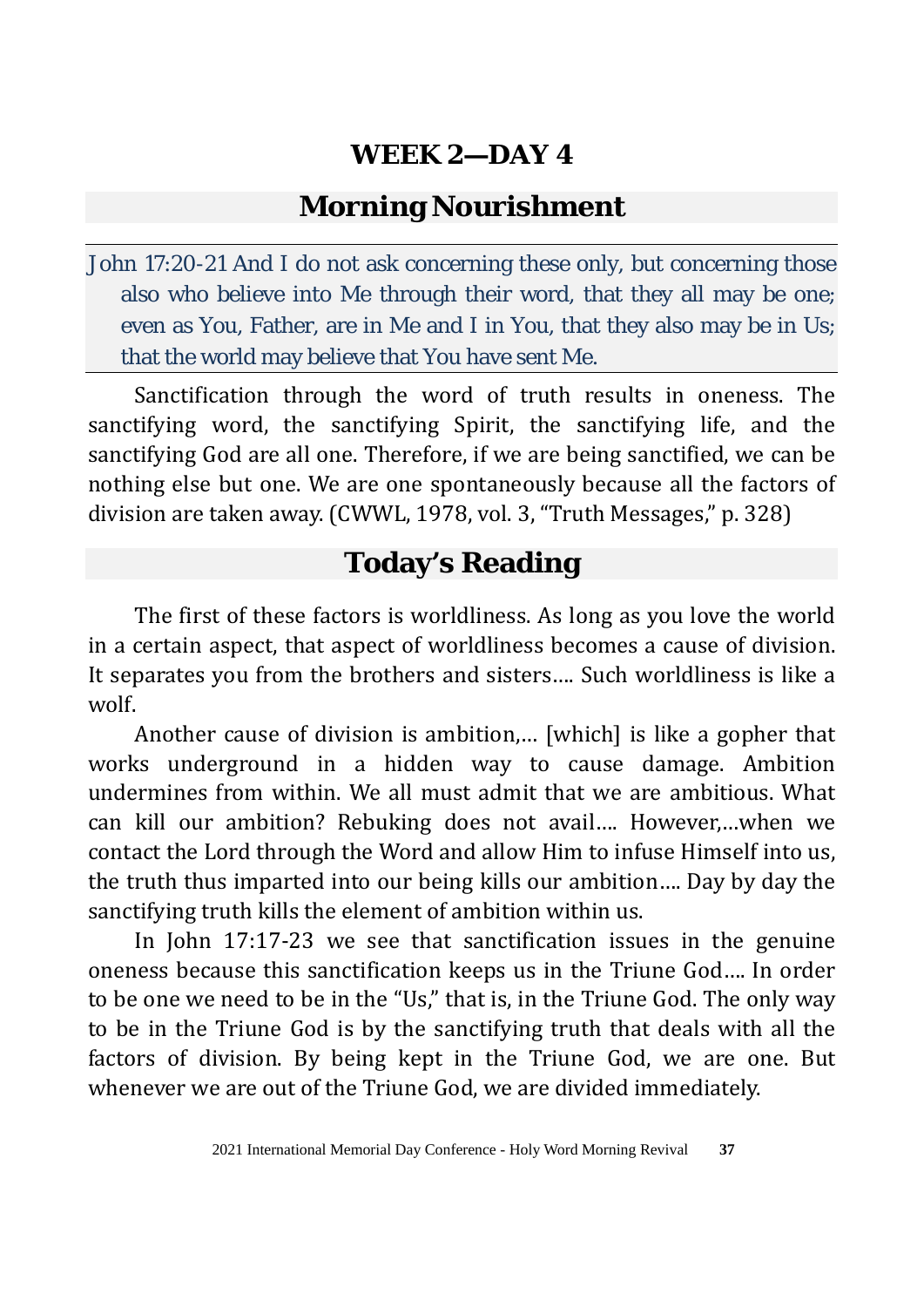A third cause of division is self-exaltation, which usually accompanies ambition. Some people, however, are ambitious but do not seem to exalt themselves. Others are ambitious and are consumed with the desire to have preeminence and to be exalted. Such self-exaltation is like a serpent; it causes division among the saints. Therefore, in order to keep the genuine oneness, we must learn not to exalt ourselves.

If you are an elder or a leading one, you should not boast about this. Do not claim that you are somebody. It is better to be nobody…. If you want to be somebody, you should not come to the church, for this is not the place for you….In the Lord's recovery everyone is brought low. But praise the Lord, we are willing to be nobody and to exalt Christ, who has the universal preeminence! Christ is the only Somebody. We like to be nobodies, because by being nobodies, we are truly one. In the crucified life self-exaltation is defeated…. In God's economy the preeminence belongs to Christ alone! It pleases the Father to give Him the first place in all things (Col. 1:18).

The fourth factor of division is opinion and concept. Opinion is like a scorpion. We should not hold to our own opinion but simply pursue the Lord's goal: the recovery of Christ as life and as everything for the building up of the church. Those who have been with me throughout the years can testify that I do not insist on anything except Christ as life and as everything to us for the church. We should all be for this, not for our opinions and concepts regarding other things.

The four factors of division—worldliness, ambition, self-exaltation, and opinion—can be dealt with only by the sanctifying truth. Do you think that if you contact the Lord every morning, touch the living Word, and have the divine reality infused into your being, you will still be divisive?… As we contact the Lord in this way, the factors of division are overcome. What I am sharing here is not a mere teaching; it is my own experience. When the factors of division in us are put to death by the sanctifying truth, we are brought into the genuine oneness, for sanctification keeps us in the Triune God. (CWWL, 1978, vol. 3, "Truth Messages," pp. 328-331)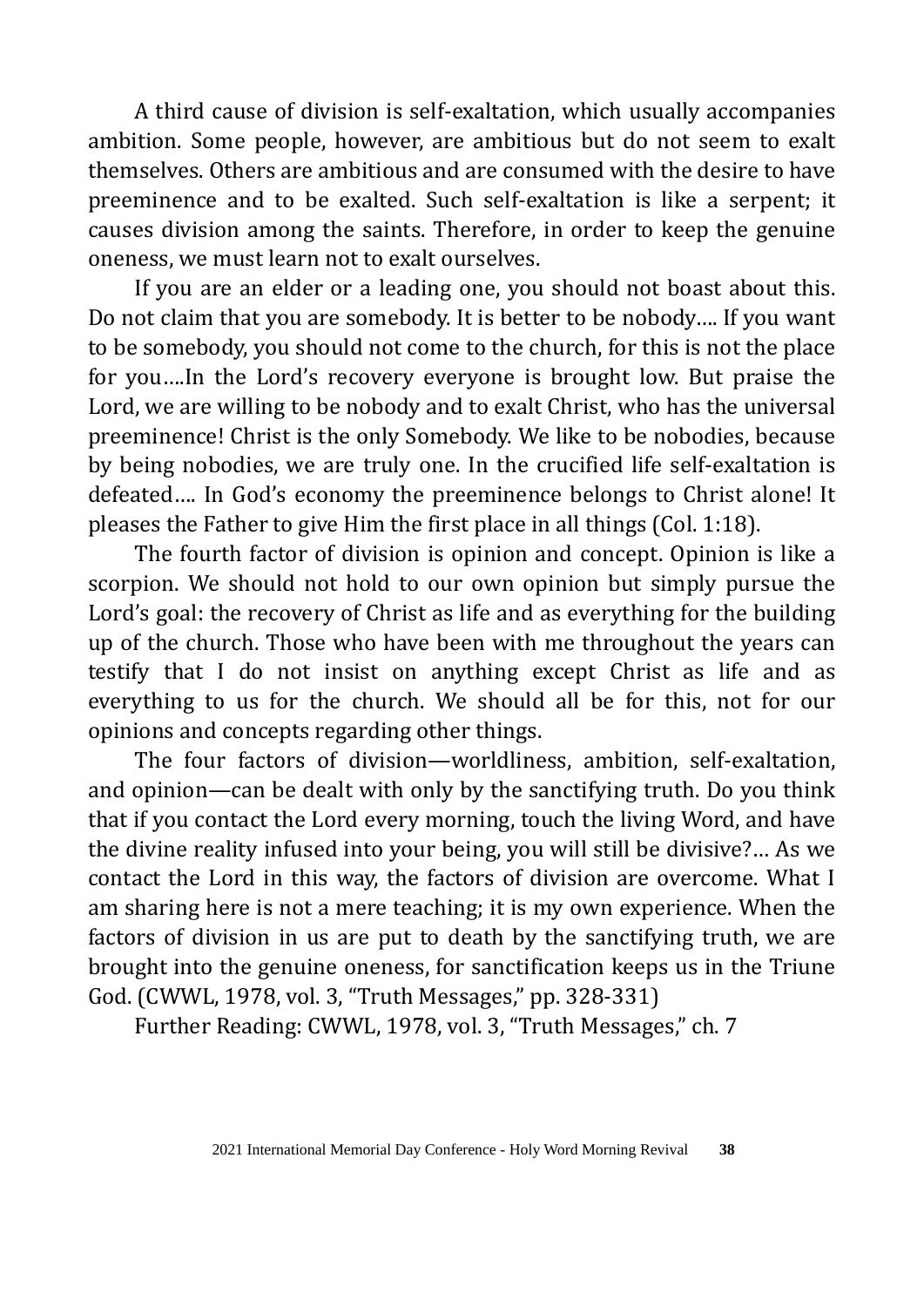#### **Morning Nourishment**

- John 17:11 And I am no longer in the world; yet they are in the world, and I am coming to You. Holy Father, keep them in Your name, which You have given to Me, that they may be one even as We are.
- 21 That they all may be one; even as You, Father, are in Me and I in You, that they also may be in Us; that the world may believe that You have sent Me.

When we are with the Lord in the Father and in the glory, we are one. But when we are in ourselves, we cannot be one with others. In ourselves we are one only with ourselves, not with anyone else. If we desire to be one with others, we need to move out of the self and into God the Father. No one can make this move for us; we are responsible to do it ourselves. When we move out of ourselves and into the Father and into the Father's glory, we are one and are even perfected into one. (CWWL, 1978, vol. 3, "Truth Messages," p. 336)

## **Today's Reading**

To be sanctified is to make the move out of ourselves and into the Father. If we remain in ourselves, we are not sanctified, and thus we cannot be one with others. In ourselves we have worldliness, ambition, self-exaltation, and opinion. It is impossible for us to eradicate these things from our being. Do you realize that the world is actually yourself? The same is true of ambition, self-exaltation, and opinions and concepts. This is the reason we cannot escape from these four things if we stay in the self. Paul told the Corinthians that among them there was jealousy and strife (1 Cor. 3:3). These are some of the characteristics of those who are in the self. The church life, however, is a building, and the real building is the genuine oneness. In this genuine oneness there is no room for worldliness, ambition, self-exaltation, or opinion.

The Lord Jesus knows our problem. In John 15:5 He said, "Apart from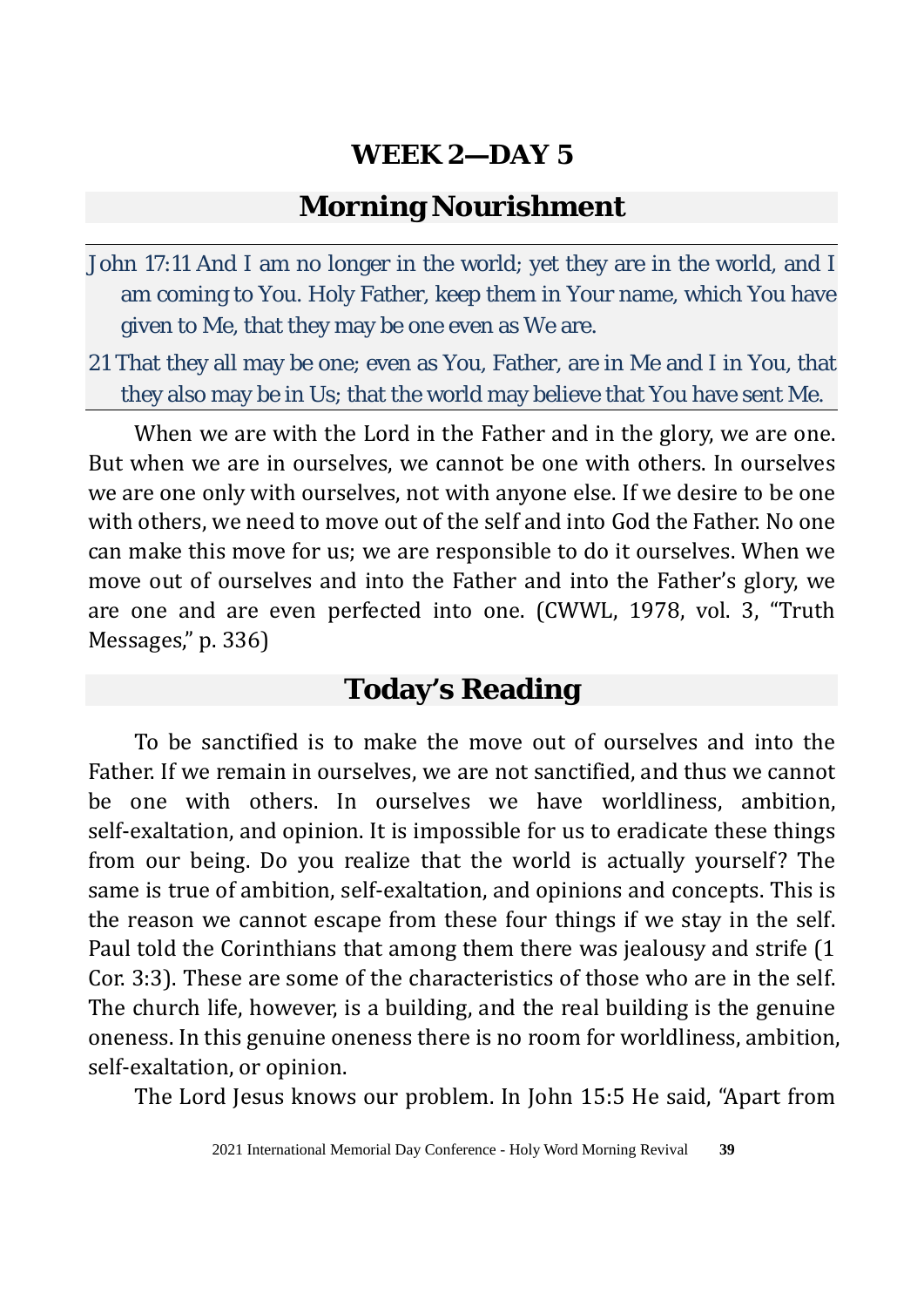Me you can do nothing." He is the vine, and we are the branches. We must remain in Him, that is, abide in Him. To remain in Christ as the vine means that we move out of ourselves and into Him. Since the Lord is in the Father, we also may be in the Father by being in Him. In John 17:21 the Lord prayed, "That they all may be one; even as You, Father, are in Me and I in You, that they also may be in Us." This is the oneness in the Triune God. In order to be in the Triune God, we must move out of ourselves. John 17:22-23a says, "The glory which You have given Me I have given to them, that they may be one, even as We are one; I in them, and You in Me, that they may be perfected into one." When we move out of ourselves and remain in the Triune God, Christ lives in us. In this way we are perfected into one.

Only by our being sanctified can we abide in Christ and can Christ live in us. Again I say, to be sanctified is to move out of ourselves and into the Triune God and to allow Christ to live in us….This is the proper concept of sanctification.

This sanctification takes place by the word, which is truth, and by the Spirit, which is the Spirit of truth. In [John 14 through 17] the word and the Spirit are mentioned again and again. Actually, the word and the Spirit are one. I thank the Lord that so many of us have come back to the Word and are getting into the Word every day. As we come to the Word every morning, outwardly we touch the Word, but inwardly the Spirit touches us. By the word and by the Spirit, both of which are the reality, we are sanctified.

To be sanctified is not merely to be separated from the world; it is to move out of ourselves and into the Triune God….The more you touch the Word and the more the Spirit touches you, the more you move out of yourself. You move from one dwelling place, the self, to another dwelling place, the Triune God. Every day we need to make this move. If we do not move out of ourselves, we are wrong; for in the self there is worldliness, ambition, self-exaltation, and opinion. (CWWL, 1978, vol. 3, "Truth Messages," pp. 336-338)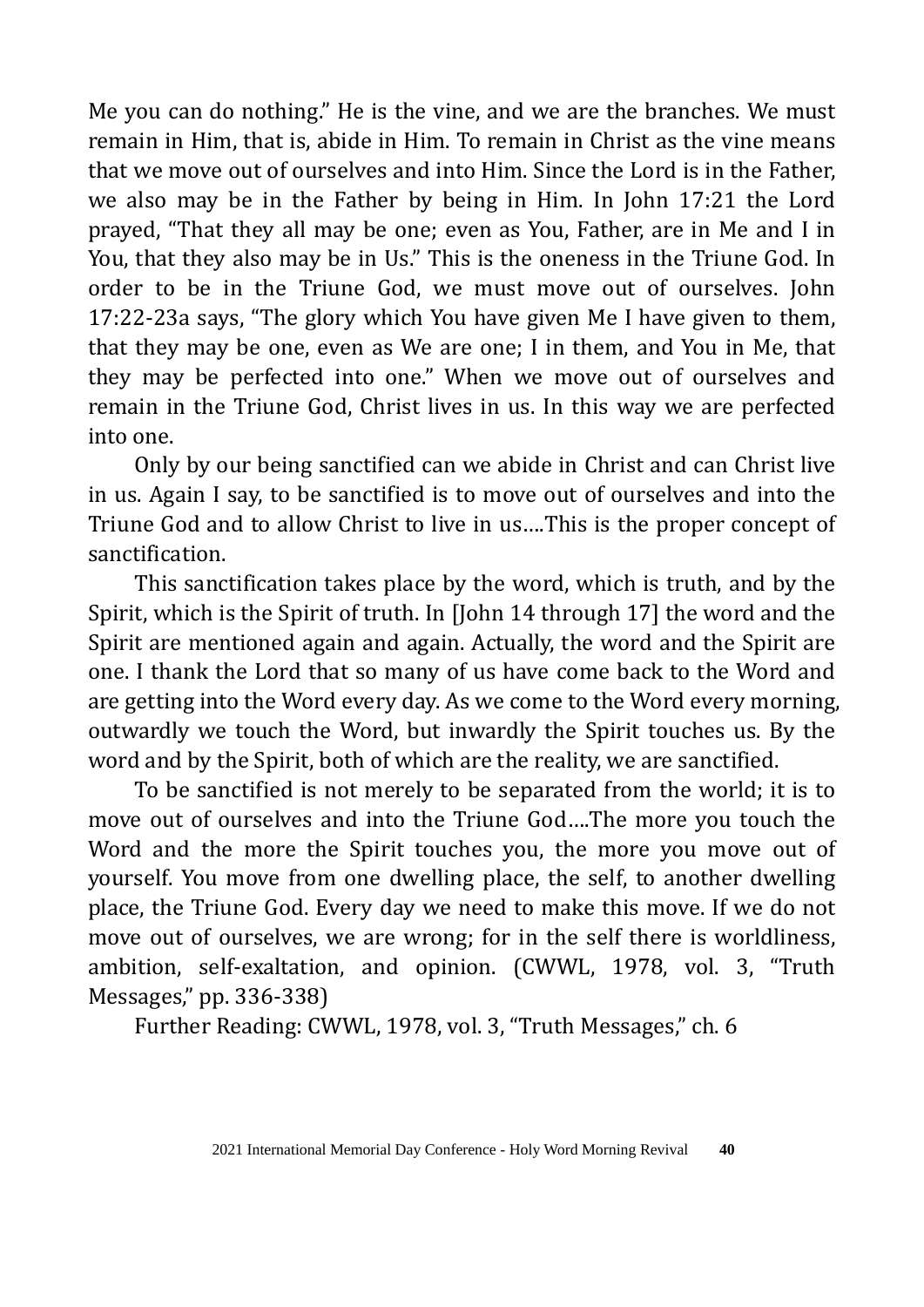#### **Morning Nourishment**

John 17:22-23 And the glory which You have given Me I have given to them, that they may be one, even as We are one; I in them, and You in Me, that they may be perfected into one, that the world may know that You have sent Me and have loved them even as You have loved Me.

When we are in the Triune God, we are one. When we are in ourselves, however, we are divided. Outward teachings concerning oneness do not make us one. In John 14 the Lord Jesus said that He was going to prepare a place for us. This place is God the Father Himself, and the way there is the Lord Jesus [cf. vv. 3-6].... Although unbelievers can lodge only in themselves, we have a choice between dwelling in ourselves and dwelling in the Triune God….The Lord is in the Father, and He desires that we too be in the Father. Now that the place has been prepared for us in the Father, we can move into Him by being sanctified through the truth. This involves both the Word and the Spirit. If we continually touch the Word and allow the Spirit to touch us day by day, we will be sanctified; that is, we will move out of ourselves, our old lodging place, and into the Triune God, our new lodging place. (CWWL, 1978, vol. 3, "Truth Messages," pp. 339-340)

# **Today's Reading**

Not only have we moved into the Triune God, but the Lord is also in us [cf. John 17:23]. His being in us is a matter of living. We move out of ourselves in order to be in the Triune God. When we are in the Triune God, Christ can live in us. When we remain in the Triune God and when Christ lives in us, we are perfected into one.

If we come together for the church service in ourselves, it will be impossible for us to be one….We serve by moving into the Triune God. However, as we move out of ourselves and into the Triune God, we need to let Christ live in us. His living in us perfects us into one. By moving out of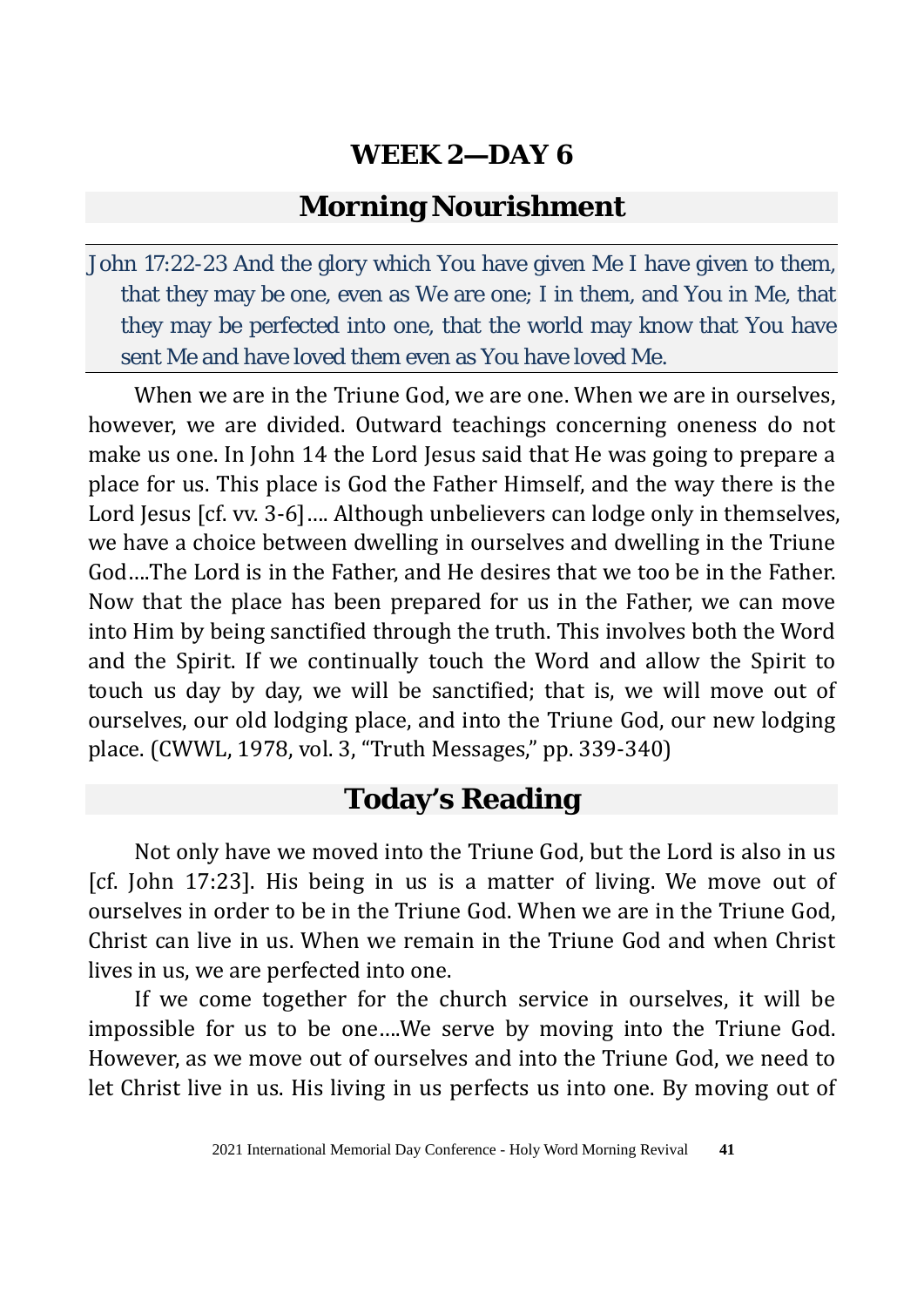ourselves and into the Triune God, we have oneness. However, this is not yet the perfected oneness. Only when Christ lives in us do we sense the reality of the genuine oneness.

Genuine oneness is not merely a matter of meeting together. To have the genuine oneness, we must first move out of ourselves and into the Triune God; second, we must allow the Lord to live in us. Then we are not only one but also perfected into one. Here in this genuine oneness there is no worldliness, ambition, self-exaltation, or opinions. Instead, there is just the Triune God—the Father, the Son, and the Spirit.

This perfected oneness is the real building. In 1954 I first began to speak of the building. I told the saints in Manila that they had to know who was above them, under them, and beside them. Later, I learned by experience that this concept of building is not accurate, for it applies only to a building with lifeless material that does not move from place to place, not to us as living ones who may move from one city to another. I asked the Lord to show me what the practical building was. Gradually, mainly from Ephesians 4, I saw that real building is the proper growth in life. When we grow in life normally, we get out of ourselves and into the Triune God, and Christ lives in us. When this is our experience, we have the genuine oneness, and we are perfected into one. When we are perfected into one, there is no problem with building. Wherever we go, we are one with the saints. But if we remain in ourselves, we will have problems no matter where we may be.

Real oneness is not merely relatedness, nor is it merely coordination. It is the growth in life. To grow in life means that we move out of ourselves and into the Triune God and allow Christ to live in us. If we move into the Triune God and allow Christ to live in us, we can be one with the saints in any locality. If you have problems in the church, do not blame your environment or the saints. Instead, blame yourself for not moving out of yourself and into the Triune God and for not allowing Christ to live in you. (CWWL, 1978, vol. 3, "Truth Messages," pp. 340-341)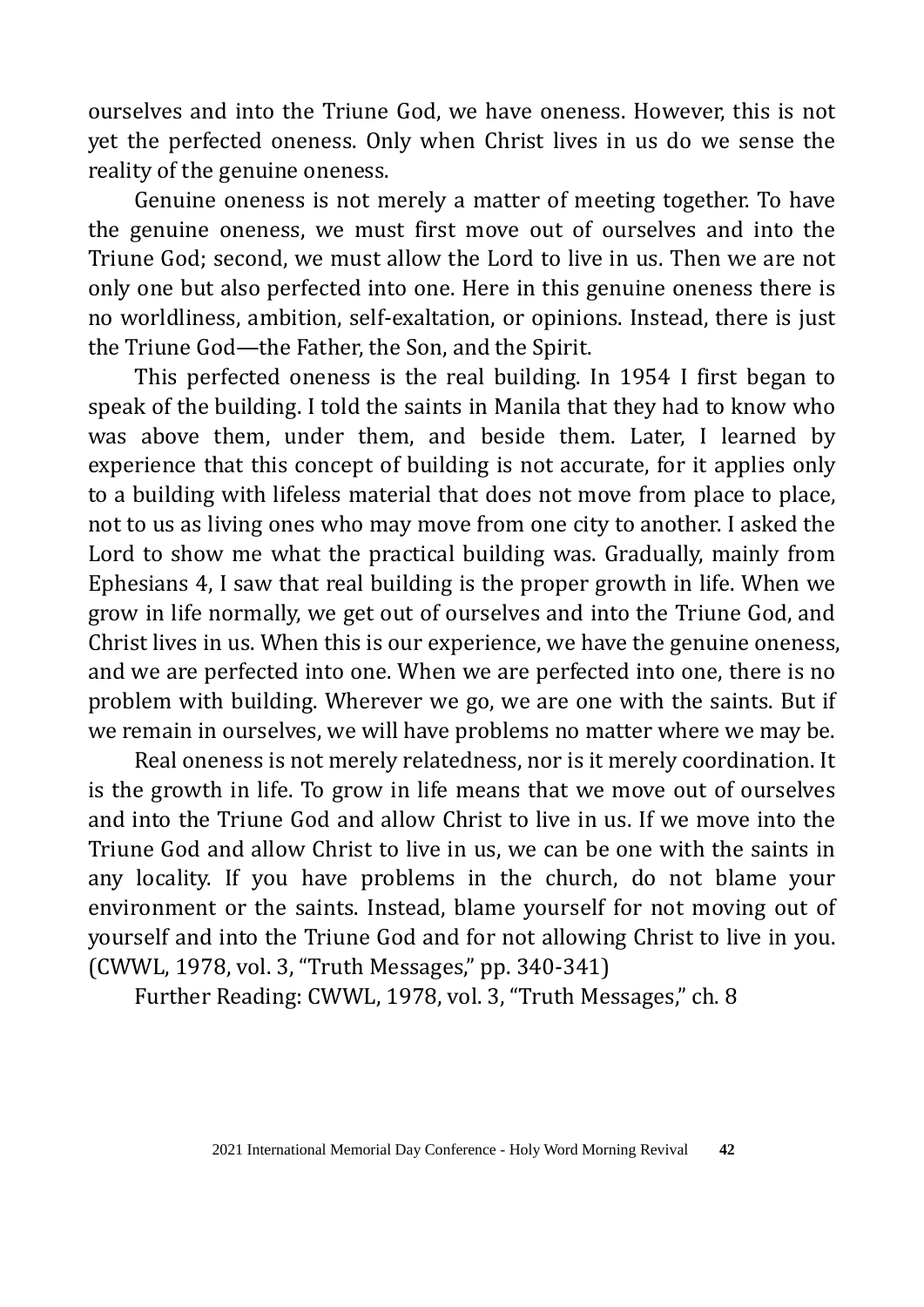# **‹‹ WEEK 2 — HYMN ››**

#### **Hymns, #1081 Father God, Thou art the source of life**

Worship of the Father — His Name, His Word, His Glory x

1

Father God, Thou art the source of life. We, Thy sons, are Thine expression; In Thy name, our dear possession. Father God, Thou art the source of life. In Thy life, in Thy life, We have oneness in Thy life. In Thy life, in Thy life, In Thy life, O Father, we are one. 2 How we thank Thee that Thy holy Word With Thy nature, saturates us; From the world it separates us. Thank Thee, Father, for Thy holy Word. Through Thy Word, through Thy Word, We have oneness through Thy Word. Through Thy Word, through Thy Word, Through Thy holy Word we're all made one. 3 Oh, the glory of the Triune God! We're His sons, oh, what a blessing! We His glory are expressing— Oh, the glory of the Triune God! In Thy glory, in Thy glory, In Thy glory we are one. In Thy glory, in Thy glory, In Thy glory we are all made one!